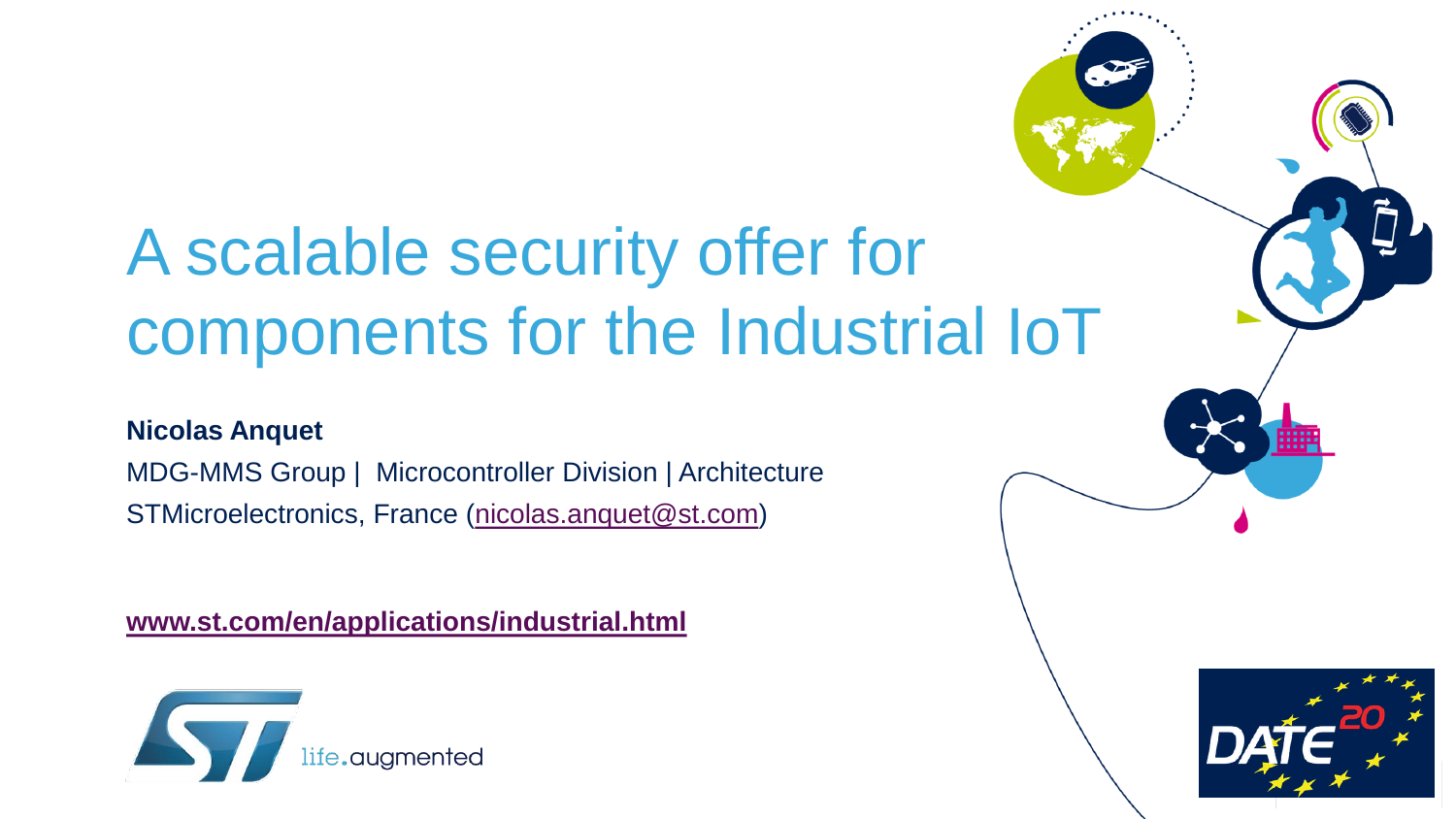

• **Goal**: Understanding how STMicroelectronics portfolio of standard and secure microcontroller components can serve the Industrial IoT security needs



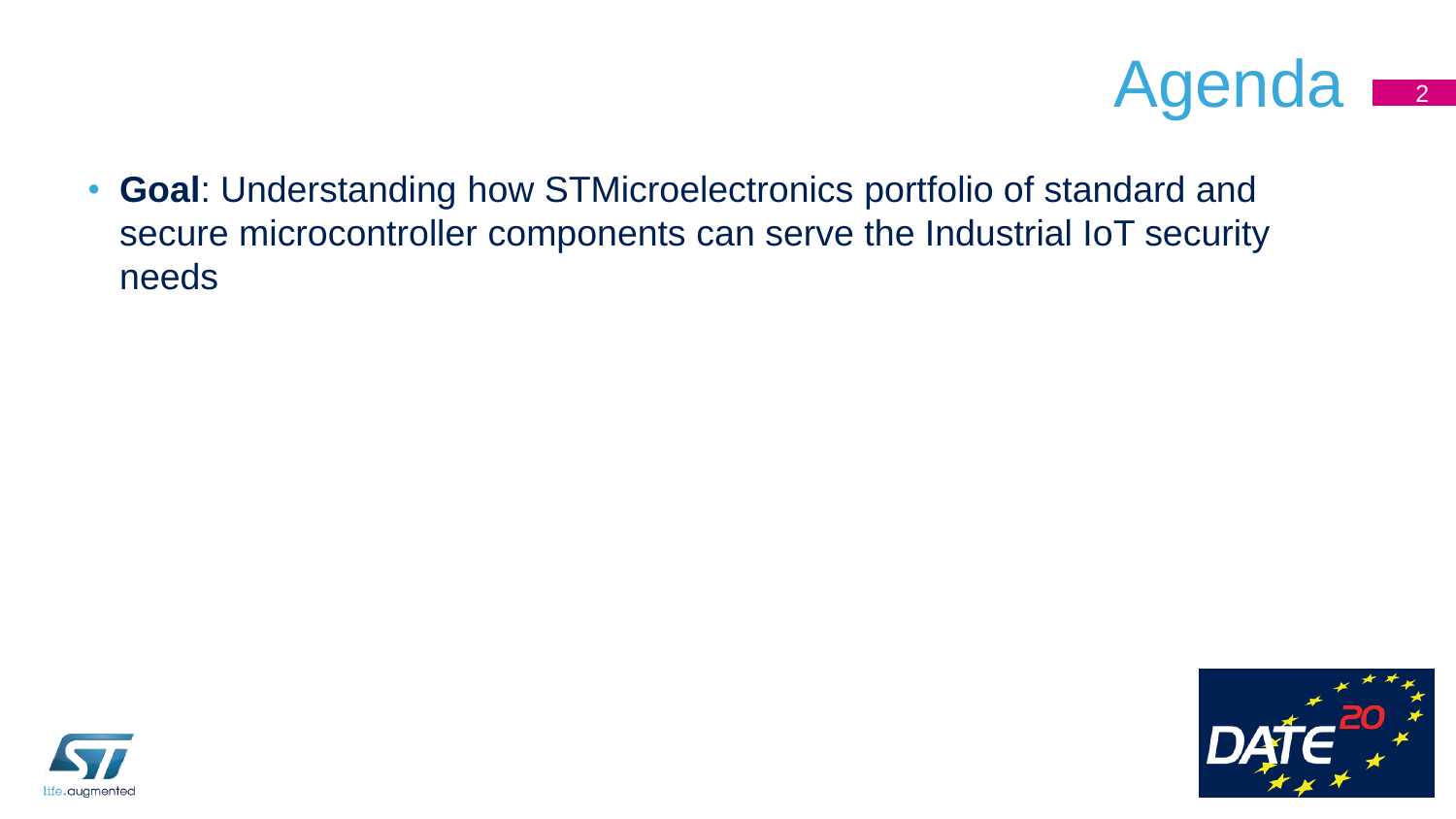# Security Market Dynamics

| <b>Smartcard</b> |
|------------------|
|------------------|

- Growth driven by telecom memory cards and SIM cards market
- Application specific (native) cards dominating the market

- Growth driven by **Application Processors**, **Contactless** cards **& NFC solution**
- TA on TEE<sup>\*</sup>, JavaCard SIM & Banking applications

龍

• First turnkey solutions (HW+SW) appearing in the market

### Mobile & Banking **IoT**, Industrial & Smart Driving

3

• Security for the **connected** world

蠀

- Embedded security in industry, home, utilities & all IoT devices
- Growth of eSIM in mobile, industrial and automotive devices
- Various approaches: major OEMs and scattered opportunities
- Scalable security offer required for IoT & Industrial



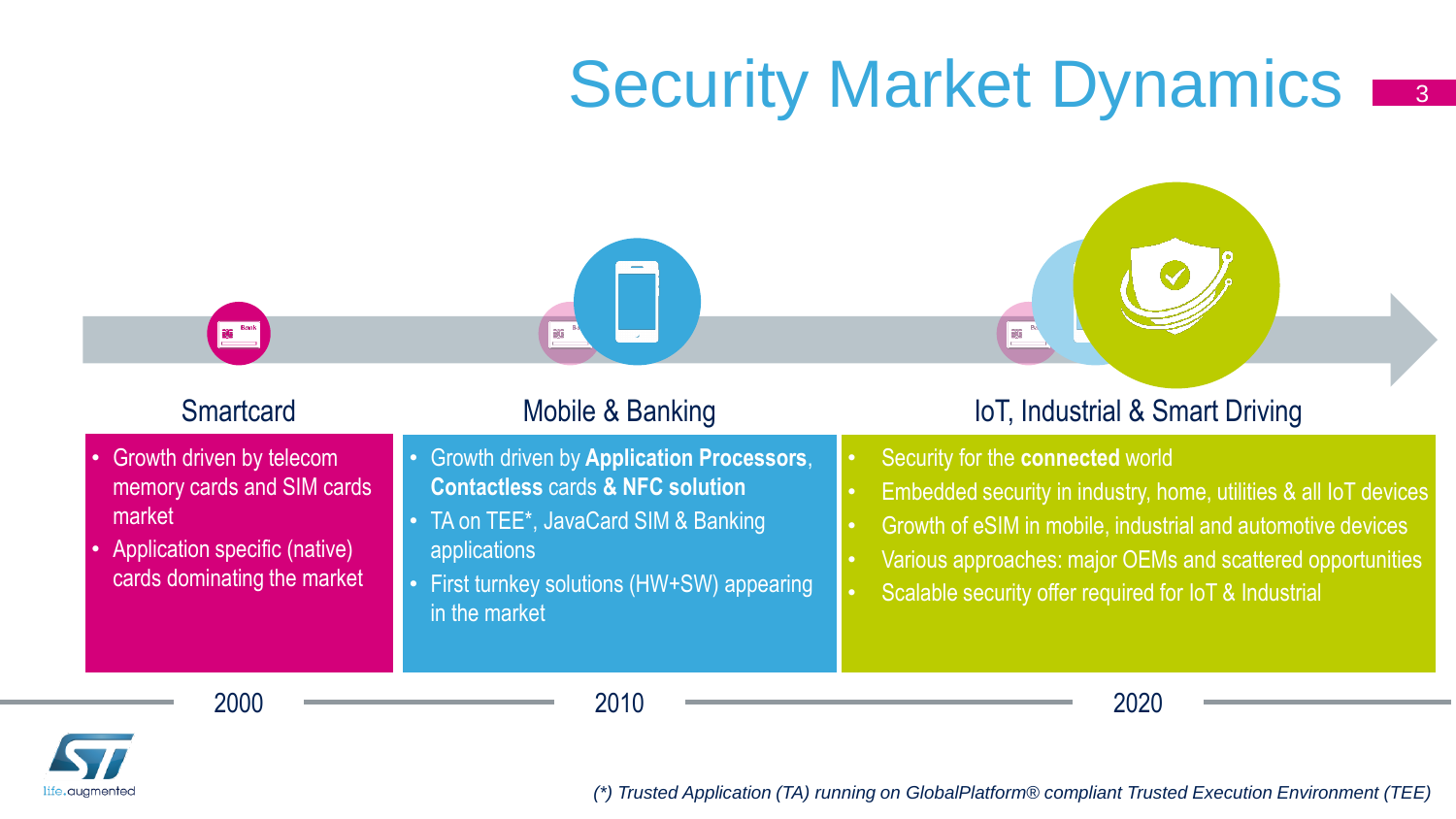

### Security is about protecting assets

Information, Capability, Feature, financial or technical Resources Digital (software sources), Physical (a car or a server) or Commercial (brand) that may be damaged, lost or disrupted

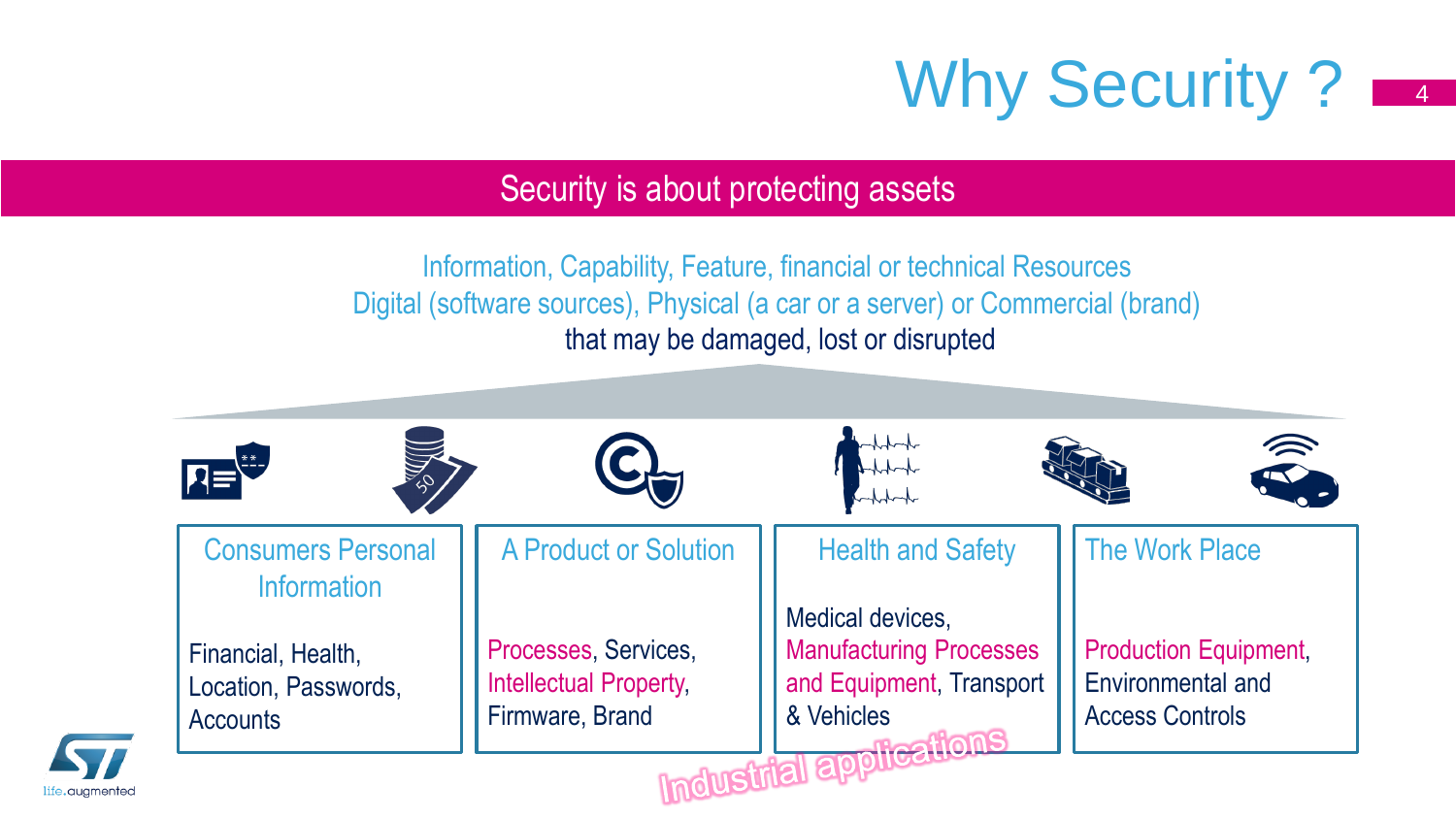### Wrapping up  $\overline{\phantom{0}}$  5

Key

• Based on your analysis of the risk, ST portfolio of standard and secure microcontrollers is there to help you meet the security level targets of your design